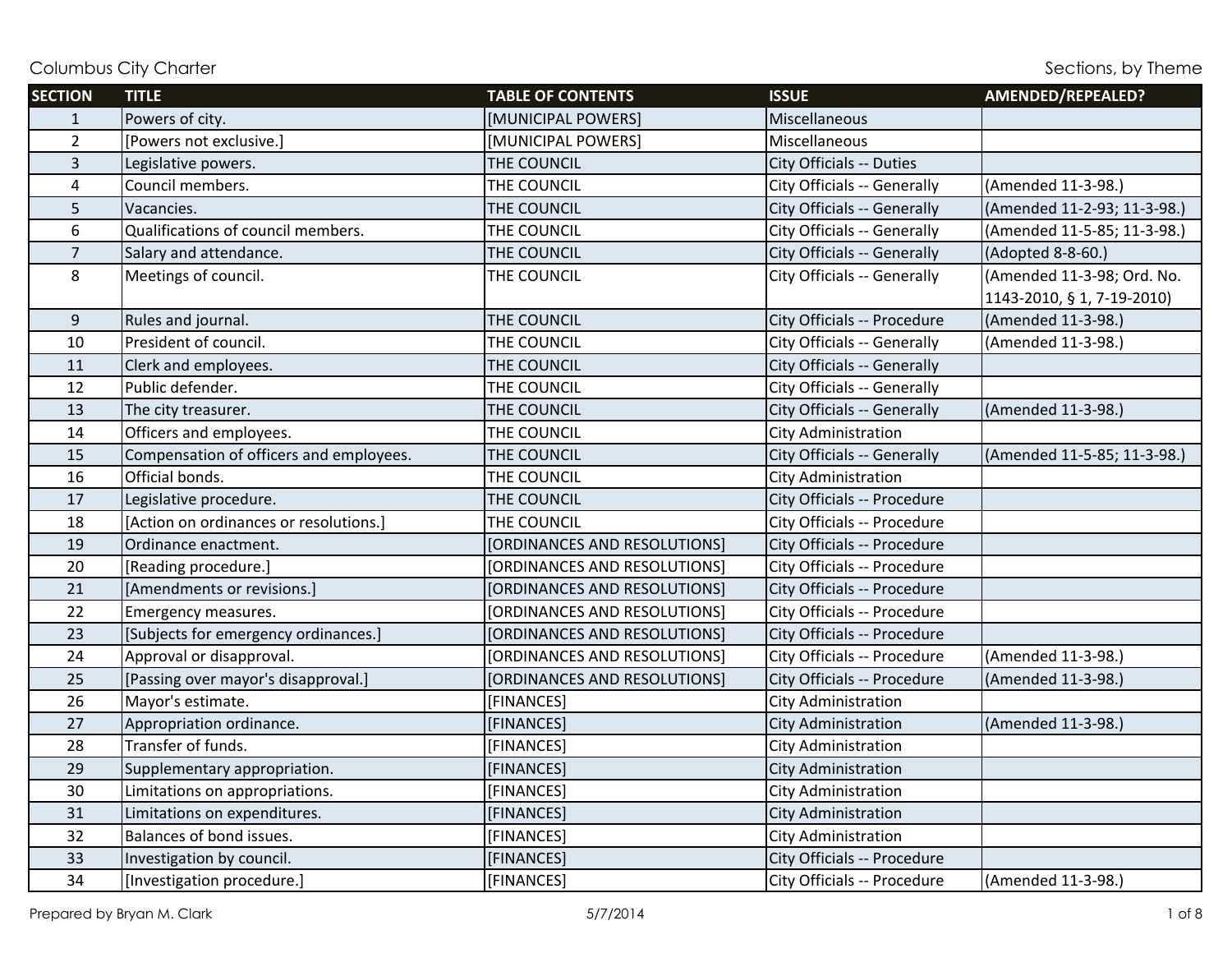| <b>SECTION</b> | <b>TITLE</b>                                | <b>TABLE OF CONTENTS</b>      | <b>ISSUE</b>                | AMENDED/REPEALED?            |
|----------------|---------------------------------------------|-------------------------------|-----------------------------|------------------------------|
| 35             | Ordinances-filing and publication.          | [FINAL PASSAGE OF ORDINANCES] | City Officials -- Procedure | (Adopted 8-9-21.)            |
| 36             | (Supplemental) Income Tax.                  | <b>INCOME TAXI</b>            | City Administration         | (Adopted 11-6-56. Former 36  |
|                |                                             |                               |                             | deleted 11-7-33.)            |
| 37             | (Deleted 11-7-33.)                          | [INCOME TAX]                  | N/A                         | (Deleted 11-7-33.)           |
| 38             | (Deleted 11-7-33.)                          | <b>[INCOME TAX]</b>           | N/A                         | (Deleted 11-7-33.)           |
| 39             | (Deleted 11-7-33.)                          | [INCOME TAX]                  | N/A                         | (Deleted 11-7-33.)           |
| 40             | (Deleted 11-7-33.)                          | [INCOME TAX]                  | N/A                         | (Deleted 11-7-33.)           |
| 41             | The initiative.                             | INITIATIVE AND REFERENDUM     | Elections                   | (Adopted 11-7-33.)           |
| 42             | [Petition and signatures.]                  | INITIATIVE AND REFERENDUM     | Elections                   | (Adopted 11-7-33.)           |
| 43             | [Duties of city clerk.]                     | INITIATIVE AND REFERENDUM     | Elections                   | (Adopted 11-7-33.)           |
| 44             | [Council action; submission to voters.]     | INITIATIVE AND REFERENDUM     | Elections                   | (Adopted 11-7-33.)           |
| 45             | [Approval or rejection.]                    | INITIATIVE AND REFERENDUM     | Elections                   | (Adopted 11-7-33.)           |
| 46             | [Ballots; levies; taxes.]                   | INITIATIVE AND REFERENDUM     | Elections                   |                              |
| 47             | [Submission to council; publication.]       | INITIATIVE AND REFERENDUM     | Elections                   |                              |
| 48             | The referendum.                             | INITIATIVE AND REFERENDUM     | Elections                   | (Adopted 11-7-33.)           |
| 49             | [Signatures for referendum.]                | INITIATIVE AND REFERENDUM     | Elections                   | (Adopted 11-7-33.)           |
| 50             | [Action by clerk and council on petition.]  | INITIATIVE AND REFERENDUM     | Elections                   |                              |
| 51             | [Referendum petition regulations; ballots.] | INITIATIVE AND REFERENDUM     | Elections                   |                              |
| 52             | (Deleted 11-7-33.)                          | INITIATIVE AND REFERENDUM     | N/A                         | (Deleted 11-7-33.)           |
| 53             | Conflicting ordinances.                     | INITIATIVE AND REFERENDUM     | Elections                   |                              |
| 54             | Referendum on emergency measures.           | INITIATIVE AND REFERENDUM     | Elections                   |                              |
| 55             | When referendum does not apply.             | INITIATIVE AND REFERENDUM     | Elections                   |                              |
| 56             | Referendum-preliminary action.              | INITIATIVE AND REFERENDUM     | Elections                   |                              |
| 57             | Executive and administrative powers.        | THE EXECUTIVE                 | City Officials -- Duties    |                              |
| 58             | Term and qualifications of mayor.           | THE EXECUTIVE                 | City Officials -- Generally | (Amended 11-5-85; 11-3-98.)  |
| 59             | Salary of mayor.                            | THE EXECUTIVE                 | City Officials -- Generally |                              |
| 60             | Mayor's power to appoint and remove.        | THE EXECUTIVE                 | City Officials -- Duties    |                              |
| 61             | Appointment and removal of employees.       | THE EXECUTIVE                 | City Officials -- Generally | (Amended 11-5-74; 11-3-98.)  |
| 62             | General powers and duties of mayor.         | THE EXECUTIVE                 | City Officials -- Duties    | (Adopted 5-7-74; amended 11- |
|                |                                             |                               |                             | $3-98.$                      |
| 63             | Mayor's investigation.                      | THE EXECUTIVE                 | City Officials -- Procedure |                              |
| 64             | Succession of mayor-acting mayor.           | THE EXECUTIVE                 | City Officials -- Procedure | (Amended 11-5-74; 11-3-89.)  |
| 65             | Mayor's right in council.                   | THE EXECUTIVE                 | City Officials -- Generally |                              |
| 66             | Election and qualifications.                | THE CITY ATTORNEY             | City Officials -- Generally | (Amended 11-3-98.)           |
| 67             | Powers and duties.                          | THE CITY ATTORNEY             | City Officials -- Duties    | (Amended 11-3-98.)           |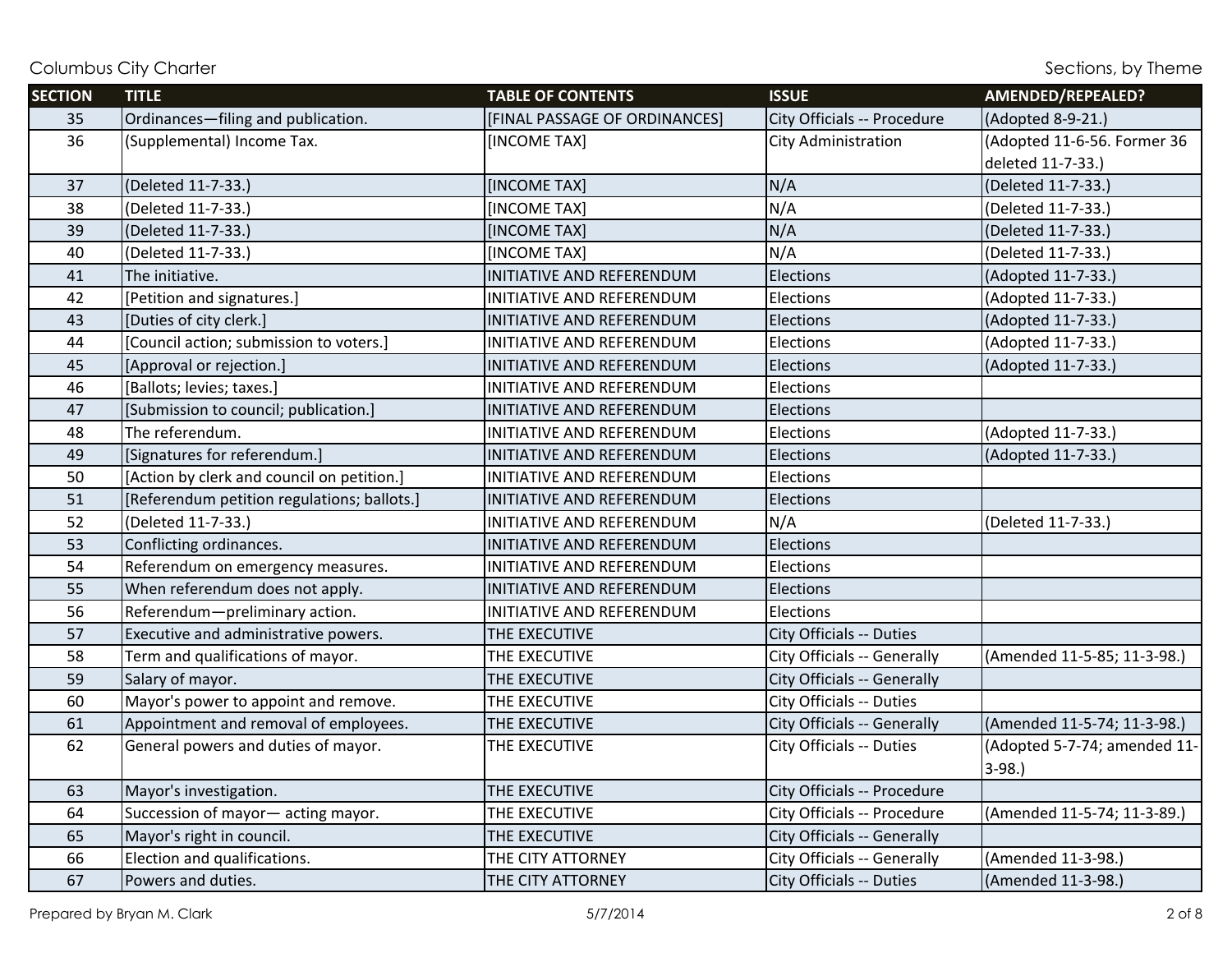| <b>SECTION</b> | <b>TITLE</b>                                     | <b>TABLE OF CONTENTS</b>    | <b>ISSUE</b>                | AMENDED/REPEALED?           |
|----------------|--------------------------------------------------|-----------------------------|-----------------------------|-----------------------------|
| 68             | [Prosecuting attorney.]                          | THE CITY ATTORNEY           | City Officials -- Duties    | (Amended 11-3-98.)          |
| 69             | [Representing city.]                             | THE CITY ATTORNEY           | City Officials -- Duties    | (Amended 11-3-98.)          |
| 70             | [Rendering opinions.]                            | THE CITY ATTORNEY           | City Officials -- Duties    |                             |
| 71             | Actions.                                         | THE CITY ATTORNEY           | City Officials -- Duties    |                             |
| 72             | [Obtaining forfeitures or specific performance.] | THE CITY ATTORNEY           | City Officials -- Duties    |                             |
| 73             | [Mandamus.]                                      | THE CITY ATTORNEY           | City Officials -- Duties    |                             |
| 74             | [Taxpayer's suit.]                               | THE CITY ATTORNEY           | City Officials -- Duties    | (Amended 11-3-98.)          |
| 75             | [Suit on bonds or notes.]                        | THE CITY ATTORNEY           | City Officials -- Duties    |                             |
| 76             | [Action on taxpayer's suit.]                     | THE CITY ATTORNEY           | City Officials -- Duties    |                             |
| 77             | City attorney to act as city solicitor.          | THE CITY ATTORNEY           | N/A                         | (Repealed 11-3-98.)         |
| 78             | Successor to city attorney.                      | THE CITY ATTORNEY           | City Officials -- Duties    |                             |
| 79             | Election and qualifications.                     | THE AUDITOR                 | City Officials -- Generally | (Amended 11-3-98.)          |
| 80             | Powers and duties.                               | THE AUDITOR                 | City Officials -- Duties    | (Amended 11-3-98.)          |
| 81             | [Accounts and forms.]                            | THE AUDITOR                 | City Officials -- Duties    | (Amended 11-3-98.)          |
| 82             | [Daily reports; appropriations.]                 | THE AUDITOR                 | City Officials -- Duties    | (Amended 11-3-98.)          |
| 83             | [Auditing officer's accounts.]                   | THE AUDITOR                 | City Officials -- Duties    | (Amended 11-3-98.)          |
| 84             | [Payment of claims.]                             | THE AUDITOR                 | City Officials -- Duties    | (Amended 11-3-98.)          |
| 85             | [Payment of unlawful claims.]                    | THE AUDITOR                 | City Officials -- Duties    | (Amended 11-3-98.)          |
| 86             | [Deputy and assistants.]                         | THE AUDITOR                 | City Officials -- Duties    | (Amended 11-3-98.)          |
| 87             | Successor to auditor.                            | THE AUDITOR                 | City Officials -- Duties    | (Amended 11-3-98.)          |
| 88             | [Custodian of city's money.]                     | THE TREASURER               | City Officials -- Generally | (Amended 11-3-98.)          |
| 89             | [Money from county treasurer.]                   | THE TREASURER               | City Officials -- Duties    |                             |
| 90             | [Payment of money due city.]                     | THE TREASURER               | City Officials -- Duties    | (Amended 11-3-98.)          |
| 91             | [Disbursement of funds.]                         | THE TREASURER               | City Officials -- Duties    |                             |
| 92             | [Detailed account.]                              | THE TREASURER               | City Officials -- Duties    | (Amended 11-3-98.)          |
| 93             | [Depositories.]                                  | THE TREASURER               | City Officials -- Duties    | (Adopted 11-7-21.)          |
| 94             | [Powers and duties.]                             | THE TREASURER               | City Officials -- Duties    | (Amended 11-3-98.)          |
| 95             | [Departure from office.]                         | THE TREASURER               | City Officials -- Duties    | (Amended 11-3-98.)          |
| 96             | [Assistants and clerks.]                         | THE TREASURER               | City Officials -- Duties    |                             |
| 97             | Departments and divisions established.           | DEPARTMENTS AND DIVISIONS   | <b>City Administration</b>  | (Amended 11-5-74.)          |
| 98             | Administrative Code.                             | DEPARTMENTS AND DIVISIONS   | <b>City Administration</b>  | (Amended 11-5-74.)          |
| 99             | General powers and duties of administrative      | DEPARTMENTS AND DIVISIONS   | City Administration         | (Amended 11-5-74; 11-3-98.) |
| 100            | Appointments.                                    | DEPARTMENTS AND DIVISIONS   | City Administration         |                             |
| 101            | General powers and duties of director.           | DEPARTMENT OF PUBLIC SAFETY | <b>City Administration</b>  | (Amended 11-5-74; 11-3-98.) |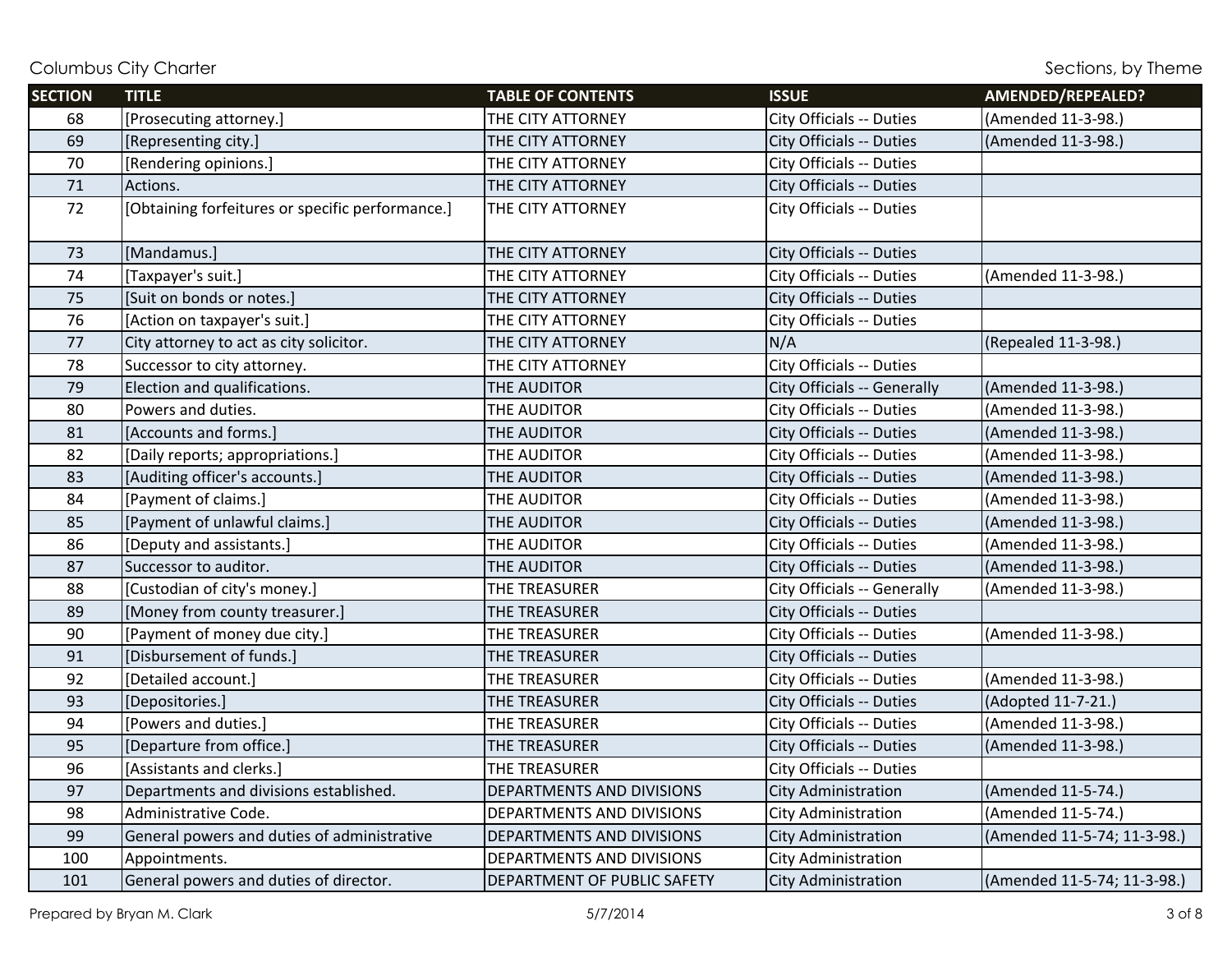| <b>SECTION</b> | <b>TITLE</b>                                       | <b>TABLE OF CONTENTS</b>     | <b>ISSUE</b>               | AMENDED/REPEALED?          |
|----------------|----------------------------------------------------|------------------------------|----------------------------|----------------------------|
| 101.1          | Appointment of police and fire chiefs.             | DEPARTMENT OF PUBLIC SAFETY  | <b>City Administration</b> | (Adopted 7-19-99.)         |
| 102            | Division of police.                                | DEPARTMENT OF PUBLIC SAFETY  | City Administration        | (Amended 11-3-98.)         |
| 103            | [Control by chief of police.]                      | DEPARTMENT OF PUBLIC SAFETY  | City Administration        | (Amended 11-3-98.)         |
| 104            | [Special police officers.]                         | DEPARTMENT OF PUBLIC SAFETY  | City Administration        | (Amended 11-3-98.)         |
| 105            | Division of fire.                                  | DEPARTMENT OF PUBLIC SAFETY  | <b>City Administration</b> | (Amended 11-3-98.)         |
| 106            | [Control by fire chief.]                           | DEPARTMENT OF PUBLIC SAFETY  | City Administration        | (Amended 11-3-98.)         |
| 107            | Removal of chiefs.                                 | DEPARTMENT OF PUBLIC SAFETY  | City Administration        | (Amended 7-19-99.)         |
| 108            | Suspension in fire and police division.            | DEPARTMENT OF PUBLIC SAFETY  | <b>City Administration</b> |                            |
| 109            | Appeal to civil service commission.                | DEPARTMENT OF PUBLIC SAFETY  | <b>City Administration</b> |                            |
| 110            | Classification of employees in divisions of police | DEPARTMENT OF PUBLIC SAFETY  | <b>City Administration</b> |                            |
|                | and fire.                                          |                              |                            |                            |
| 111            | Relief of police and firefighters.                 | DEPARTMENT OF PUBLIC SAFETY  | City Administration        | (Amended 11-3-98.)         |
| 112            | Division of public welfare.                        | DEPARTMENT OF PUBLIC SAFETY  | N/A                        | (Repealed 11-5-74.)        |
| 112.1          | Division of building regulation.                   | DEPARTMENT OF PUBLIC SAFETY  | N/A                        | (Repealed 11-5-74;         |
| 112.2          | Division of weights and measures.                  | DEPARTMENT OF PUBLIC SAFETY  | N/A                        | (Repealed 11-5-74;         |
| 113            | General powers and duties of director.             | DEPARTMENT OF PUBLIC SERVICE | N/A                        | (Repealed 11-5-74;         |
| 114            | [Management and control by director.]              | DEPARTMENT OF PUBLIC SERVICE | N/A                        | (Repealed 11-5-74;         |
| 115            | [Other duties of director.]                        | DEPARTMENT OF PUBLIC SERVICE | N/A                        | (Repealed 11-5-74;         |
| 116            | [Deleted Nov. 3, 1953; renumbered 11-3-98.]        | DEPARTMENT OF PUBLIC SERVICE | N/A                        | (Deleted Nov. 3, 1953;     |
|                |                                                    |                              |                            | renumbered 11-3-98.)       |
| 117            | [Deputy to director.]                              | DEPARTMENT OF PUBLIC SERVICE | N/A                        | (Repealed 11-5-74;         |
| 118            | Water rates and charges.                           | <b>UTILITY RATES</b>         | Miscellaneous              | (Amended 11-5-74;          |
| 119            | [Determining water rate.]                          | <b>UTILITY RATES</b>         | Miscellaneous              |                            |
| 120            | Interest on water bonds.                           | <b>UTILITY RATES</b>         | Miscellaneous              | (Amended 11-5-74;          |
| 121            | [Depreciation fund.]                               | <b>UTILITY RATES</b>         | Miscellaneous              | (Renumbered 11-3-98.)      |
| 122            | [Exemption from water bills.]                      | <b>UTILITY RATES</b>         | Miscellaneous              | (Renumbered 11-3-98.)      |
| 123            | Cash deposits on water.                            | <b>UTILITY RATES</b>         | Miscellaneous              | (Amended 11-5-74;          |
| 124            | Rates and charges for service furnished by         | <b>UTILITY RATES</b>         | Miscellaneous              | (Adopted 8-14-17;          |
|                | municipally owned utilities.                       |                              |                            | renumbered 11-3-98.)       |
| 125            | Board of health.                                   | DEPARTMENT OF HEALTH         | City Administration        | (Amended 11-5-74;          |
|                |                                                    |                              |                            | renumbered and amended 11- |
|                |                                                    |                              |                            | $3-98.$                    |
| 126            | Terms of office of members.                        | DEPARTMENT OF HEALTH         | City Administration        | (Amended 11-5-74;          |
| 127            | Powers and duties.                                 | DEPARTMENT OF HEALTH         | <b>City Administration</b> | (Renumbered 11-3-98.)      |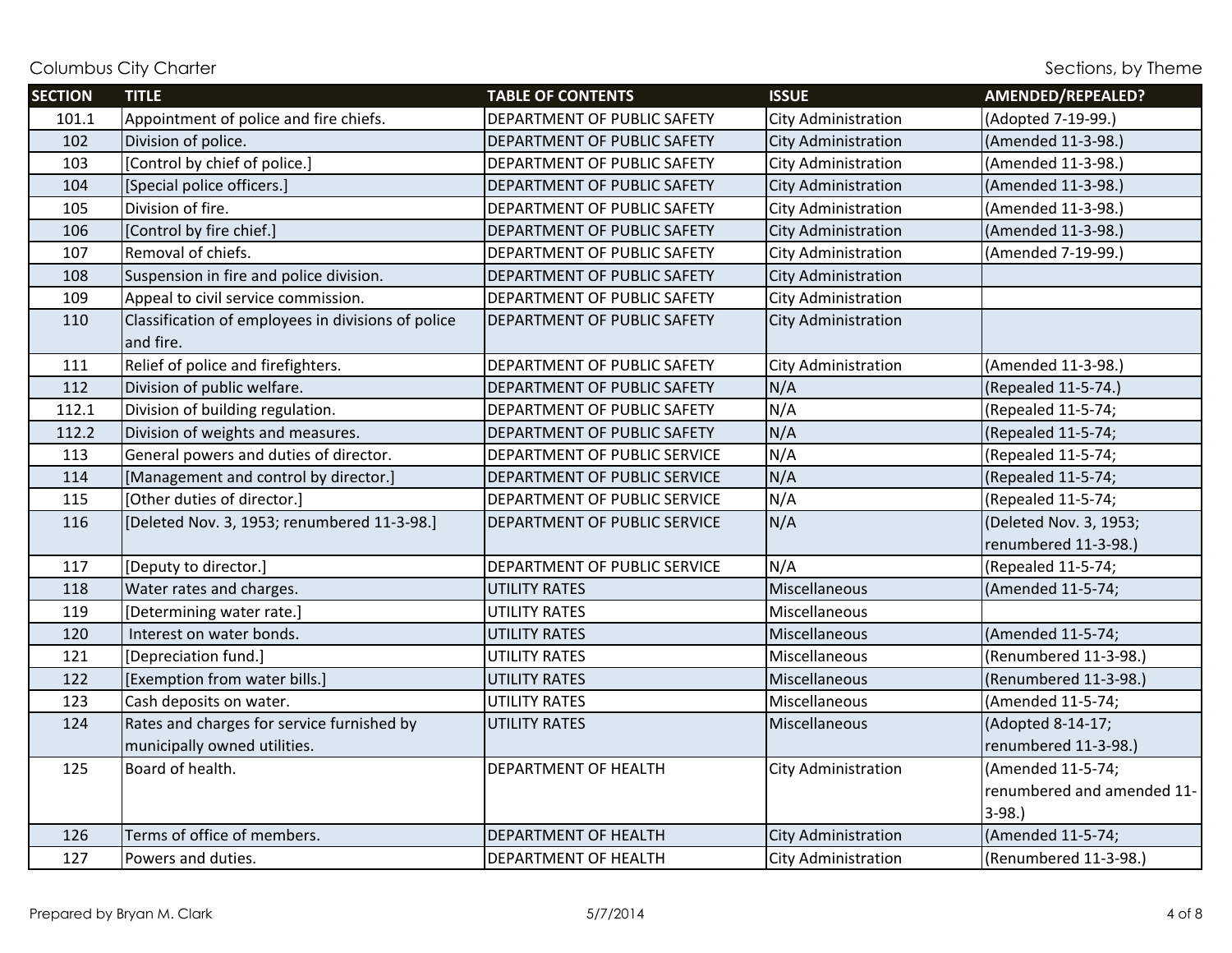| <b>SECTION</b> | <b>TITLE</b>                                 | <b>TABLE OF CONTENTS</b>          | <b>ISSUE</b>                | AMENDED/REPEALED?           |
|----------------|----------------------------------------------|-----------------------------------|-----------------------------|-----------------------------|
| 128            | Recreation and Parks Commission; appointment | RECREATION AND PARKS DEPARTMENT   | City Administration         | (Adopted 11-7-72;           |
|                | and organization.                            |                                   |                             | renumbered and amended 11-  |
|                |                                              |                                   |                             | $3-98.$                     |
| 129            | Powers and duties of the commission.         | RECREATION AND PARKS DEPARTMENT   | City Administration         | (Adopted 11-7-72;           |
|                |                                              |                                   |                             | renumbered 11-3-98.)        |
| 130            | Trustees; appointment and organization.      | <b>PUBLIC LIBRARIES</b>           | N/A                         | (Repealed 11-5-85.)         |
| 131            | Powers and duties of trustees.               | <b>PUBLIC LIBRARIES</b>           | N/A                         | (Repealed 11-5-85.)         |
| 132            | [Annual report; general law.]                | <b>PUBLIC LIBRARIES</b>           | N/A                         | (Repealed 11-5-85.)         |
| 133            | [Appointment.]                               | TRUSTEES OF THE SINKING FUND      | City Administration         |                             |
| 134            | Compensation and bond.                       | TRUSTEES OF THE SINKING FUND      | City Administration         |                             |
| 135            | Organization of board.                       | TRUSTEES OF THE SINKING FUND      | City Administration         | (Amended 11-3-98.)          |
| 136            | Powers and duties.                           | TRUSTEES OF THE SINKING FUND      | City Administration         | (Adopted 11-8-21.)          |
| 137            | [Certification of funds.]                    | TRUSTEES OF THE SINKING FUND      | City Administration         |                             |
| 138            | [Investment of funds.]                       | TRUSTEES OF THE SINKING FUND      | City Administration         |                             |
| 139            | [Deposits and withdrawals.]                  | TRUSTEES OF THE SINKING FUND      | City Administration         |                             |
| 140            | Powers as to investigation.                  | TRUSTEES OF THE SINKING FUND      | <b>City Administration</b>  |                             |
| 141            | Recording of bonds.                          | TRUSTEES OF THE SINKING FUND      | <b>City Administration</b>  |                             |
| 142            | Board of purchase.                           | [PURCHASES]                       | N/A                         | (Repealed 5-7-74.)          |
| 143            | [Competition; supplies.]                     | [PURCHASES]                       | N/A                         | (Repealed 5-7-74.)          |
| 144            | [Assistants.]                                | [PURCHASES]                       | N/A                         | (Repealed 5-7-74.)          |
| 145            | [Powers and duties; City bulletin.]          | <b>[BUREAU OF INFORMATION AND</b> | City Officials -- Generally | (Amended 11-3-98.)          |
|                |                                              | <b>PUBLICITY</b>                  |                             |                             |
| 146            | Commissioners.                               | THE CIVIL SERVICE COMMISSION      | City Administration         |                             |
| 147            | Officers of commission.                      | THE CIVIL SERVICE COMMISSION      | City Administration         |                             |
| 148            | Classification.                              | THE CIVIL SERVICE COMMISSION      | <b>City Administration</b>  | (Amended 11-5-85; 11-3-98.) |
| 149            | Rules.                                       | THE CIVIL SERVICE COMMISSION      | <b>City Administration</b>  | (Amended 11-8-94; 11-3-98.) |
| 149.1          | Appeals.                                     | THE CIVIL SERVICE COMMISSION      | City Administration         | (Adopted 5-2-67.)           |
| 150            | Examinations.                                | THE CIVIL SERVICE COMMISSION      | <b>City Administration</b>  |                             |
| 151            | Appointments.                                | THE CIVIL SERVICE COMMISSION      | City Administration         | (Amended 11-8-94.)          |
| 152            | Present civil service employees.             | THE CIVIL SERVICE COMMISSION      | <b>City Administration</b>  | (Adopted 8-8-60.)           |
| 153            | Payrolls certified.                          | THE CIVIL SERVICE COMMISSION      | <b>City Administration</b>  |                             |
| 154            | Investigations and hearings.                 | THE CIVIL SERVICE COMMISSION      | City Administration         |                             |
| 155            | Political beliefs.                           | THE CIVIL SERVICE COMMISSION      | <b>City Administration</b>  |                             |
| 156            | Political activity.                          | THE CIVIL SERVICE COMMISSION      | City Administration         |                             |
| 157            | Abuse of political influence.                | THE CIVIL SERVICE COMMISSION      | <b>City Administration</b>  | (Amended 11-3-98.)          |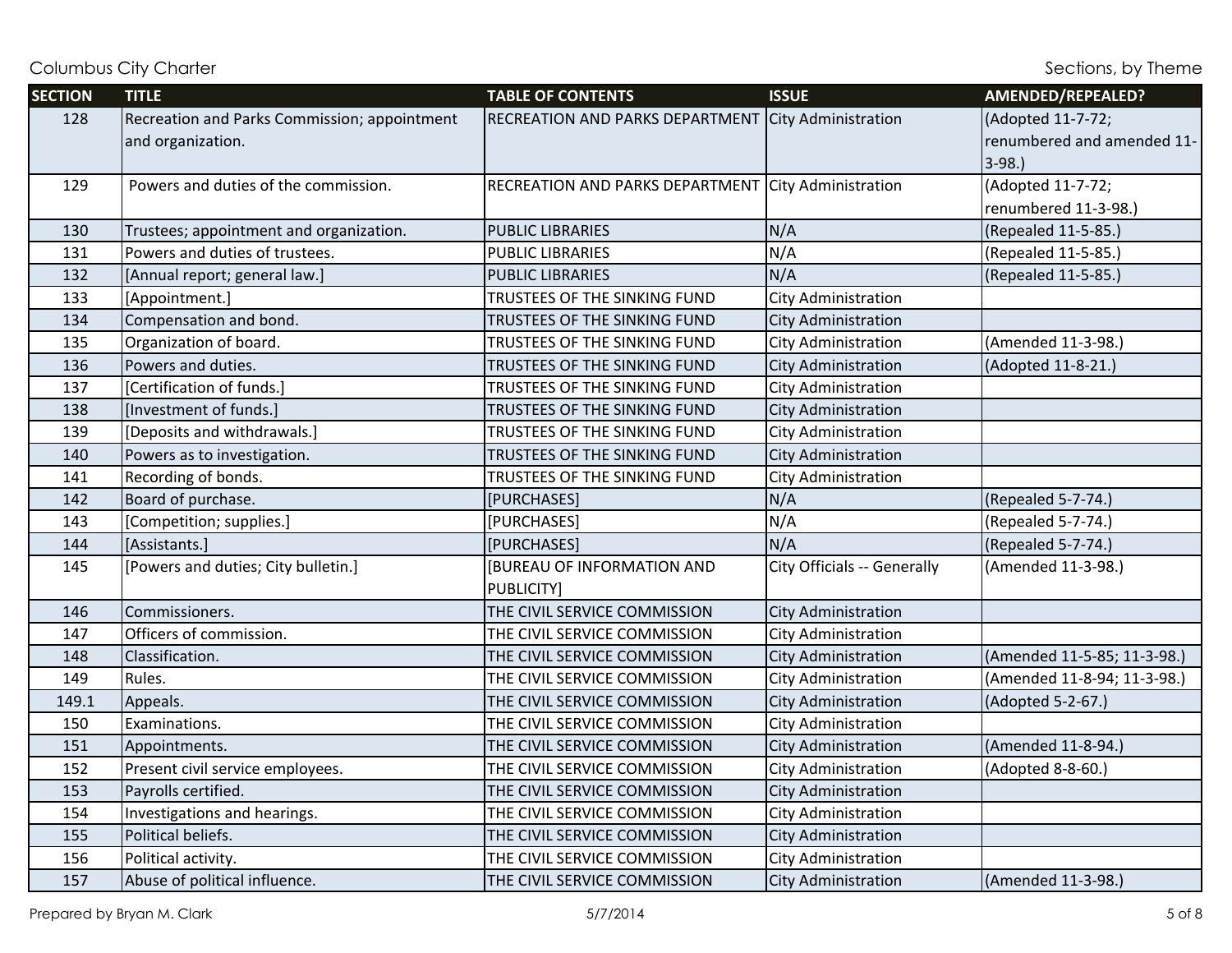| <b>SECTION</b> | <b>TITLE</b>                                     | <b>TABLE OF CONTENTS</b>            | <b>ISSUE</b>               | AMENDED/REPEALED?  |
|----------------|--------------------------------------------------|-------------------------------------|----------------------------|--------------------|
| 158            | Violations and penalties.                        | THE CIVIL SERVICE COMMISSION        | <b>City Administration</b> | (Amended 11-3-98.) |
| 158.1          | Resident requirements for certain employees.     | THE CIVIL SERVICE COMMISSION        | <b>City Administration</b> | (Amended 5-4-71.)  |
| 159            | Certificate of auditor.                          | <b>CONTRACTS</b>                    | City Administration        | (Adopted 11-2-71.) |
| 160            | [Crediting funds.]                               | <b>CONTRACTS</b>                    | <b>City Administration</b> |                    |
| 161            | Contracts-when void.                             | <b>CONTRACTS</b>                    | <b>City Administration</b> | (Amended 11-3-98.) |
| 162            | Contracts-how let.                               | <b>CONTRACTS</b>                    | N/A                        | (Repealed 5-7-74.) |
| 163            | Alterations or modifications in contract.        | <b>CONTRACTS</b>                    | N/A                        | (Repealed 5-7-74.) |
| 164            | Local improvements.                              | <b>IMPROVEMENTS AND ASSESSMENTS</b> | Miscellaneous              |                    |
| 165            | Methods of special assessments.                  | <b>IMPROVEMENTS AND ASSESSMENTS</b> | Miscellaneous              |                    |
| 166            | Preliminary resolution.                          | <b>IMPROVEMENTS AND ASSESSMENTS</b> | Miscellaneous              |                    |
| 167            | Plans of proposed improvements.                  | <b>IMPROVEMENTS AND ASSESSMENTS</b> | Miscellaneous              |                    |
| 168            | Estimated assessment.                            | <b>IMPROVEMENTS AND ASSESSMENTS</b> | Miscellaneous              |                    |
| 169            | [Lands unalloted or not on duplicate.]           | <b>IMPROVEMENTS AND ASSESSMENTS</b> | Miscellaneous              |                    |
| 170            | Notice-how served.                               | <b>IMPROVEMENTS AND ASSESSMENTS</b> | Miscellaneous              |                    |
| 171            | Objections to assessments.                       | <b>IMPROVEMENTS AND ASSESSMENTS</b> | Miscellaneous              | (Amended 11-3-98.) |
| 172            | Board of revision.                               | <b>IMPROVEMENTS AND ASSESSMENTS</b> | Miscellaneous              |                    |
| 173            | Hearing on objection.                            | <b>IMPROVEMENTS AND ASSESSMENTS</b> | Miscellaneous              |                    |
| 174            | Claims.                                          | <b>IMPROVEMENTS AND ASSESSMENTS</b> | Miscellaneous              | (Amended 11-3-98.) |
| 175            | Damages assessed.                                | <b>IMPROVEMENTS AND ASSESSMENTS</b> | Miscellaneous              |                    |
| 176            | [Procedure of city attorney.]                    | <b>IMPROVEMENTS AND ASSESSMENTS</b> | Miscellaneous              |                    |
| 177            | [Damage claims required.]                        | <b>IMPROVEMENTS AND ASSESSMENTS</b> | Miscellaneous              | (Amended 11-3-98.) |
| 178            | Assessment of cost.                              | <b>IMPROVEMENTS AND ASSESSMENTS</b> | Miscellaneous              |                    |
| 179            | Collection of assessments.                       | <b>IMPROVEMENTS AND ASSESSMENTS</b> | Miscellaneous              |                    |
| 180            | Limitation on assessments.                       | <b>IMPROVEMENTS AND ASSESSMENTS</b> | Miscellaneous              |                    |
| 181            | City's portion of cost.                          | <b>IMPROVEMENTS AND ASSESSMENTS</b> | Miscellaneous              | (Adopted 5-7-63.)  |
| 181.1          | Petitions for improvements.                      | <b>IMPROVEMENTS AND ASSESSMENTS</b> | Miscellaneous              | (Adopted 5-7-63.)  |
| 182            | Assessments for replacing improvements.          | <b>IMPROVEMENTS AND ASSESSMENTS</b> | Miscellaneous              | (Adopted 11-2-15.) |
| 183            | Sewer and water connections.                     | <b>IMPROVEMENTS AND ASSESSMENTS</b> | Miscellaneous              | (Amended 11-3-98.) |
| 184            | Sidewalks.                                       | <b>IMPROVEMENTS AND ASSESSMENTS</b> | Miscellaneous              | (Amended 11-3-98.) |
| 185            | Work done by city.                               | <b>IMPROVEMENTS AND ASSESSMENTS</b> | Miscellaneous              |                    |
| 186            | Public improvements by contract or direct labor. | <b>IMPROVEMENTS AND ASSESSMENTS</b> | Miscellaneous              |                    |
| 187            | Streets and public grounds.                      | <b>IMPROVEMENTS AND ASSESSMENTS</b> | Miscellaneous              |                    |
| 188            | Alteration of streets.                           | <b>IMPROVEMENTS AND ASSESSMENTS</b> | Miscellaneous              |                    |
| 189            | Assessment bonds and notes.                      | <b>IMPROVEMENTS AND ASSESSMENTS</b> | Miscellaneous              |                    |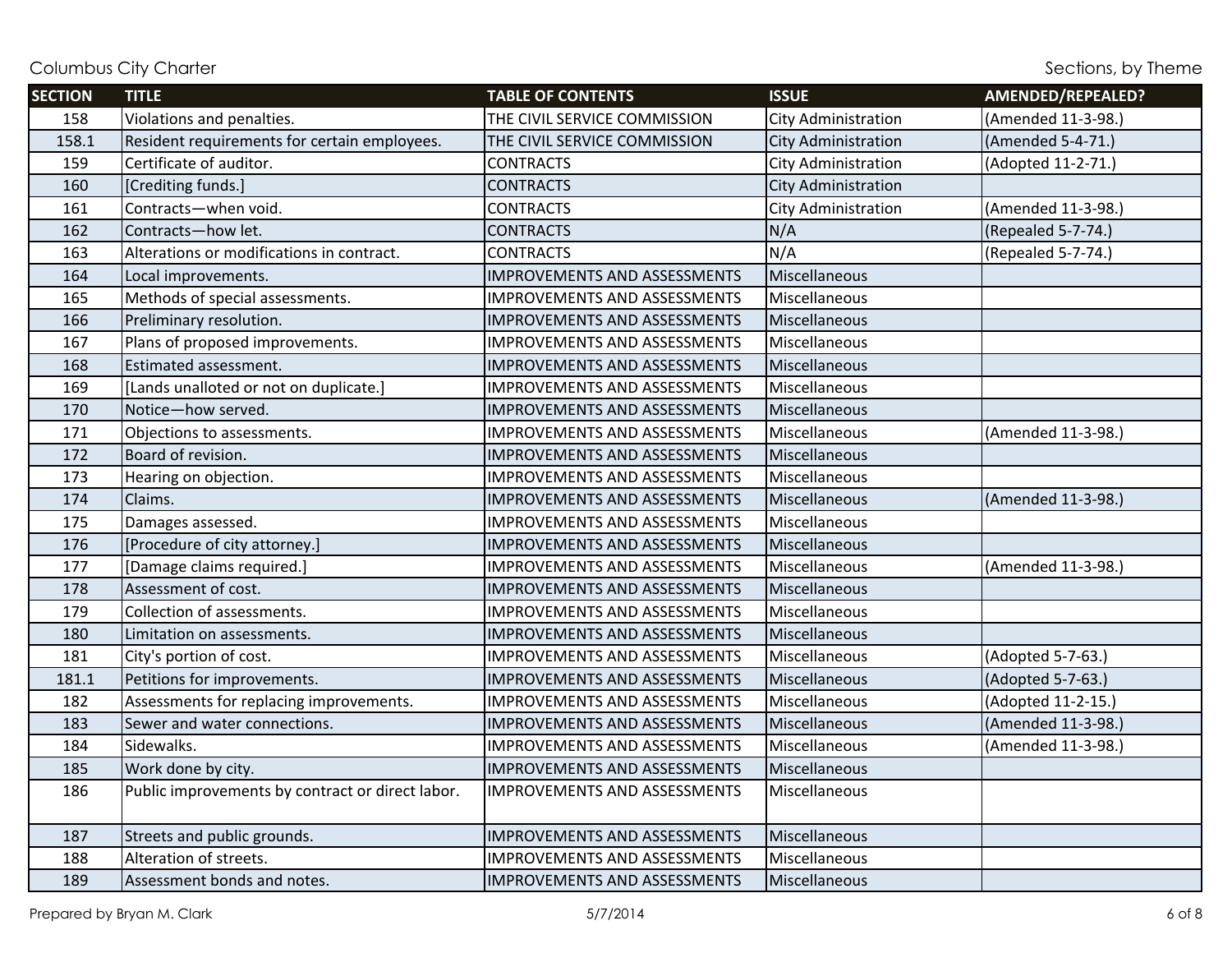| <b>SECTION</b> | <b>TITLE</b>                                                                | <b>TABLE OF CONTENTS</b>            | <b>ISSUE</b>     | AMENDED/REPEALED?            |
|----------------|-----------------------------------------------------------------------------|-------------------------------------|------------------|------------------------------|
| 190            | Unexpended balances and assessments.                                        | <b>IMPROVEMENTS AND ASSESSMENTS</b> | Miscellaneous    |                              |
| 191            | Dedication of streets.                                                      | <b>IMPROVEMENTS AND ASSESSMENTS</b> | Miscellaneous    |                              |
| 192            | Grant.                                                                      | <b>FRANCHISES</b>                   | Miscellaneous    | (Adopted 11-3-53.)           |
| 192.1          | Department of Public Utilities; appointment of                              | <b>FRANCHISES</b>                   | N/A              | (Repealed 11-5-74.)          |
|                | director of public utilities; powers and duties of                          |                                     |                  |                              |
|                | director.                                                                   |                                     |                  |                              |
| 193            | Period of grants.                                                           | <b>FRANCHISES</b>                   | Miscellaneous    |                              |
| 194            | Reports to city by grantee.                                                 | <b>FRANCHISES</b>                   | Miscellaneous    |                              |
| 195            | Right of city to lease or purchase.                                         | <b>FRANCHISES</b>                   | Miscellaneous    |                              |
| 196            | Exclusion of franchise value.                                               | <b>FRANCHISES</b>                   | Miscellaneous    |                              |
| 197            | Extension by annexation.                                                    | <b>FRANCHISES</b>                   | Miscellaneous    |                              |
| 198            | Regulations.                                                                | <b>FRANCHISES</b>                   | Miscellaneous    | (Adopted 11-3-53.)           |
| 199            | Forfeitures.                                                                | <b>FRANCHISES</b>                   | Miscellaneous    | (Adopted 11-3-53.)           |
| 200            | Nominations and elections.                                                  | <b>NOMINATIONS AND ELECTIONS</b>    | Elections        | (Amended 11-8-94.)           |
| 200.1          | Woman's suffrage.                                                           | NOMINATIONS AND ELECTIONS           | N/A              | (Repealed 11-5-74.)          |
| 201            | Ballots.                                                                    | NOMINATIONS AND ELECTIONS           | <b>Elections</b> | (Adopted 5-5-64; amended 11- |
|                |                                                                             |                                     |                  | $3-98.$                      |
| 202            | Nomination of council members and other officers. NOMINATIONS AND ELECTIONS |                                     | Elections        | (Amended 11-2-82; 11-3-98.)  |
|                |                                                                             |                                     |                  |                              |
| 202.1          | Nomination and election of the remainder of an                              | NOMINATIONS AND ELECTIONS           | Elections        | (Adopted 11-8-94.)           |
|                | unexpired term.                                                             |                                     |                  |                              |
| 203            | Acceptance.                                                                 | NOMINATIONS AND ELECTIONS           | Elections        | (Adopted 5-22-45; amended    |
|                |                                                                             |                                     |                  | $11-3-98.$                   |
| 204            | Form of primary ballot.                                                     | NOMINATIONS AND ELECTIONS           | <b>Elections</b> | (Adopted 11-7-33; amended    |
|                |                                                                             |                                     |                  | $11-3-98.$                   |
| 205            | Election of council members and other officers.                             | NOMINATIONS AND ELECTIONS           | Elections        | (Adopted 11-7-33; amended    |
|                |                                                                             |                                     |                  | $11-3-98.$                   |
| 206            | Replacement upon death or withdrawal of                                     | NOMINATIONS AND ELECTIONS           | Elections        | (Adopted 11-2-82; amended    |
|                | candidate.                                                                  |                                     |                  | $11-3-98.$                   |
| 207            | [Deleted 11-7-33.]                                                          | NOMINATIONS AND ELECTIONS           | N/A              | [Deleted 11-7-33.]           |
| 208            | [Deleted 11-7-33.]                                                          | NOMINATIONS AND ELECTIONS           | N/A              | [Deleted 11-7-33.]           |
| 209            | [Deleted 11-7-33.]                                                          | NOMINATIONS AND ELECTIONS           | N/A              | [Deleted 11-7-33.]           |
| 210            | Form of ballots.                                                            | NOMINATIONS AND ELECTIONS           | Elections        | (Adopted 11-7-33; amended    |
|                |                                                                             |                                     |                  | $11-3-98.$                   |